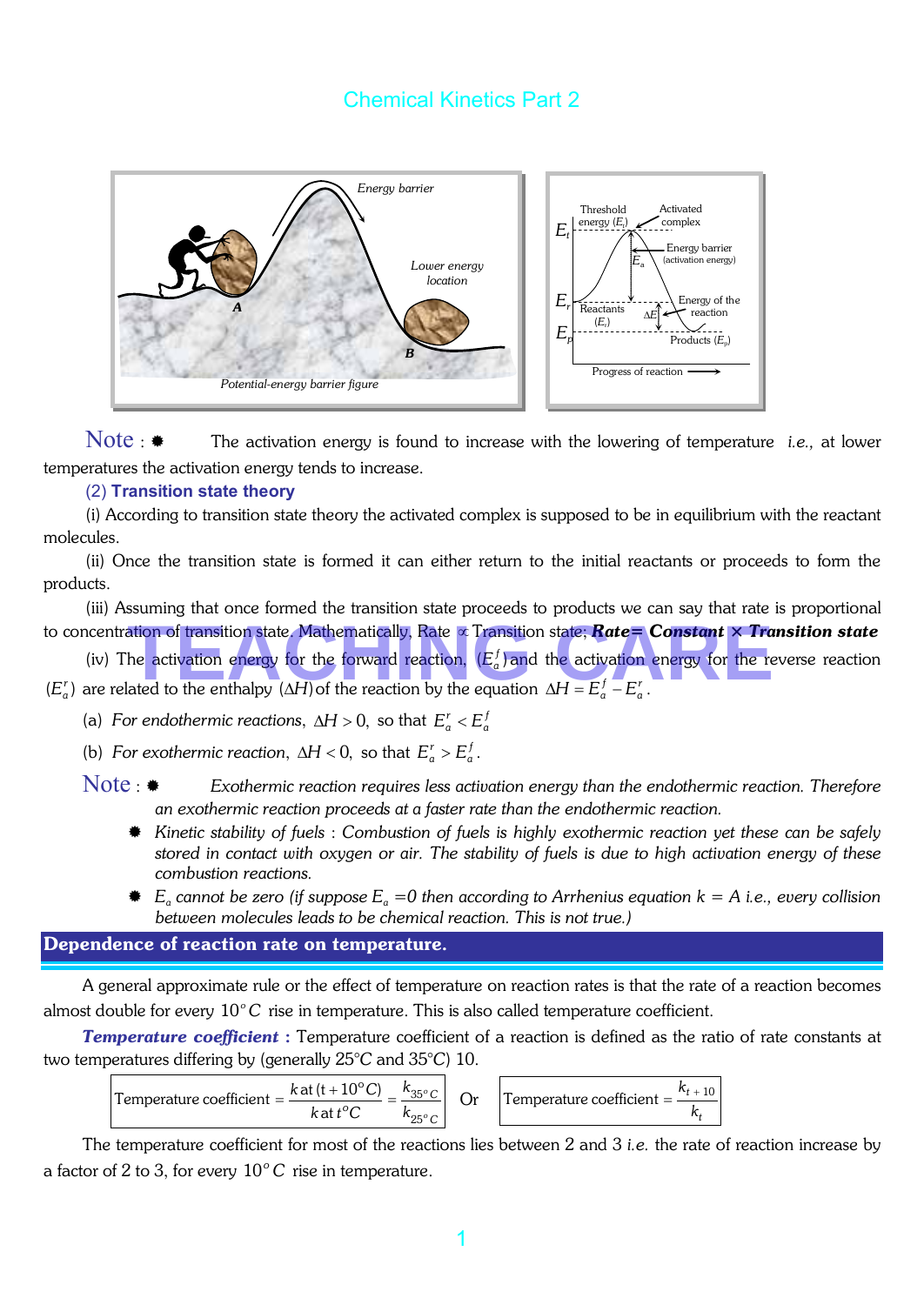#### **Arrhenius equation and Calculation of activation energy.**

Arrhenius proposed a quantitative relationship between rate constant and temperature as,

$$
k = Ae^{-E_a/RT}
$$
 ... (i)

The equation is called *Arrhenius equation* in which constant *A* is known as *frequency factor*. This factor is related to number of binary molecular collision per second per litre.  $E_a$  is the activation energy. T is the absolute temperature and *R* is the gas constant. Both A and  $E_a$  are collectively known as **Arrhenius parameters**. Taking logarithm equation (i) may be written as,

$$
\log k = \log A - \frac{E_a}{2.303 RT}
$$
 ......(ii)

The value of activation energy  $(E_a)$  increases, the value of *k* decreases and therefore, the reaction rate decreases. When log  $k$  plotted against  $\frac{1}{T}$ , we get a straight line. The intercept of this line is equal to log  $A$  and slope equal to  $\frac{-E_a}{2.303R}$ 2.303  $\frac{-E_a}{\sqrt{2\pi}}$ . Therefore  $E_a = -2.303 R \times$  slope . Rate constants for the reaction at two different temperatures  $T_1$  and  $T_2$ , Ļ J  $\frac{1}{T}$ L  $=\frac{E_a}{2\cos\theta}$  $1 - 2.00011$   $1 + 1$  $\log \frac{k_2}{k_1} = \frac{E_a}{2.303R} \left| \frac{1}{T_1} - \frac{1}{T_2} \right|$ *k*  $\frac{k_2}{k_1} = \frac{E_a}{\cos \theta} \left| \frac{1}{\pi} \right| \left| \frac{1}{\pi} \right| \left| \frac{1}{\pi} \right| \left| \frac{1}{\pi} \right| \left| \frac{1}{\pi} \right| \left| \frac{1}{\pi} \right| \left| \frac{1}{\pi} \right| \left| \frac{1}{\pi} \right| \left| \frac{1}{\pi} \right| \left| \frac{1}{\pi} \right| \left| \frac{1}{\pi} \right| \left| \frac{1}{\pi} \right| \left| \frac{1}{\pi} \right| \left| \frac{1}{\pi} \right| \left$ where  $k_1$  and  $k_2$  are rate constant at temperatures  $T_1$  and  $T_2$  respectively  $(T_2 > T_1)$ . action energy of the reaction at two different temperatures  $T_1$  and  $T_2$ ,<br>  $\frac{F_2}{k_1} = \frac{F_3}{2.308R} \left( \frac{1}{T_1} - \frac{1}{T_2} \right)$ <br>
and  $k_2$  are rate constant at temperatures  $T_1$  and  $T_2$  respectively  $(T_2 > T_1)$ .<br>
Se *1/T E*<sub>a</sub><br>2.303*R*  $Slope = -$ 

Note : *Generally rate of reaction increases with increase in temperature but remember for the reaction*

 $2NO + O_2 \rightarrow 2NO_2$ ; the rate decreases slightly with increase in temperature because it has small *negative temperature coefficient.*

[IIT 1990]

- *When*  $E_a = 0$ *, the rate of reaction becomes independent of temperature (* $E_a$  *= activation energy)*
- **Example : 17** In the Arrhenius equation for a certain reaction, the values of *A* and  $E_a$  are  $4 \times 10^{13}$  sec<sup>-1</sup> and 9.86 kJ mol<sup>-1</sup> respectively. If the reaction is of first order, at what temperature will its half life period be 10 minute

(a) 
$$
311.34 K
$$
 (b)  $31.134 K$  (c)  $411.34 K$  (d)  $41.134 K$ 

**Solution :** (a) According to Arrhenius equation,  $k = Ae^{-E_a/RT}$  or  $\log \frac{k}{A} = -\frac{E_a}{RT} \times \frac{1}{2.303}$ *A*  $k$ <sub>*a</sub>*  $E_a$ </sub>

$$
k = \frac{0.693}{t_{1/2}} = \frac{0.693}{10 \times 60} = 1.155 \times 10^{-3}
$$
  
\n
$$
\therefore \log \frac{1.155 \times 10^{-3}}{4 \times 10^{13}} = -\frac{98.6 \times 10^{3}}{8.314 \times 7 \times 2.303} \text{ or } -16.54 = -\frac{98600}{8.314 \times 2.303 \times 16.54}
$$
  
\nor  $T = \frac{98600}{8.314 \times 2.303 \times 16.54} = 311.34K.$ 

Example : 18 A first order reaction is 50% completed in 30 minutes at 27°C and in 10 minutes at 47°C. Calculate the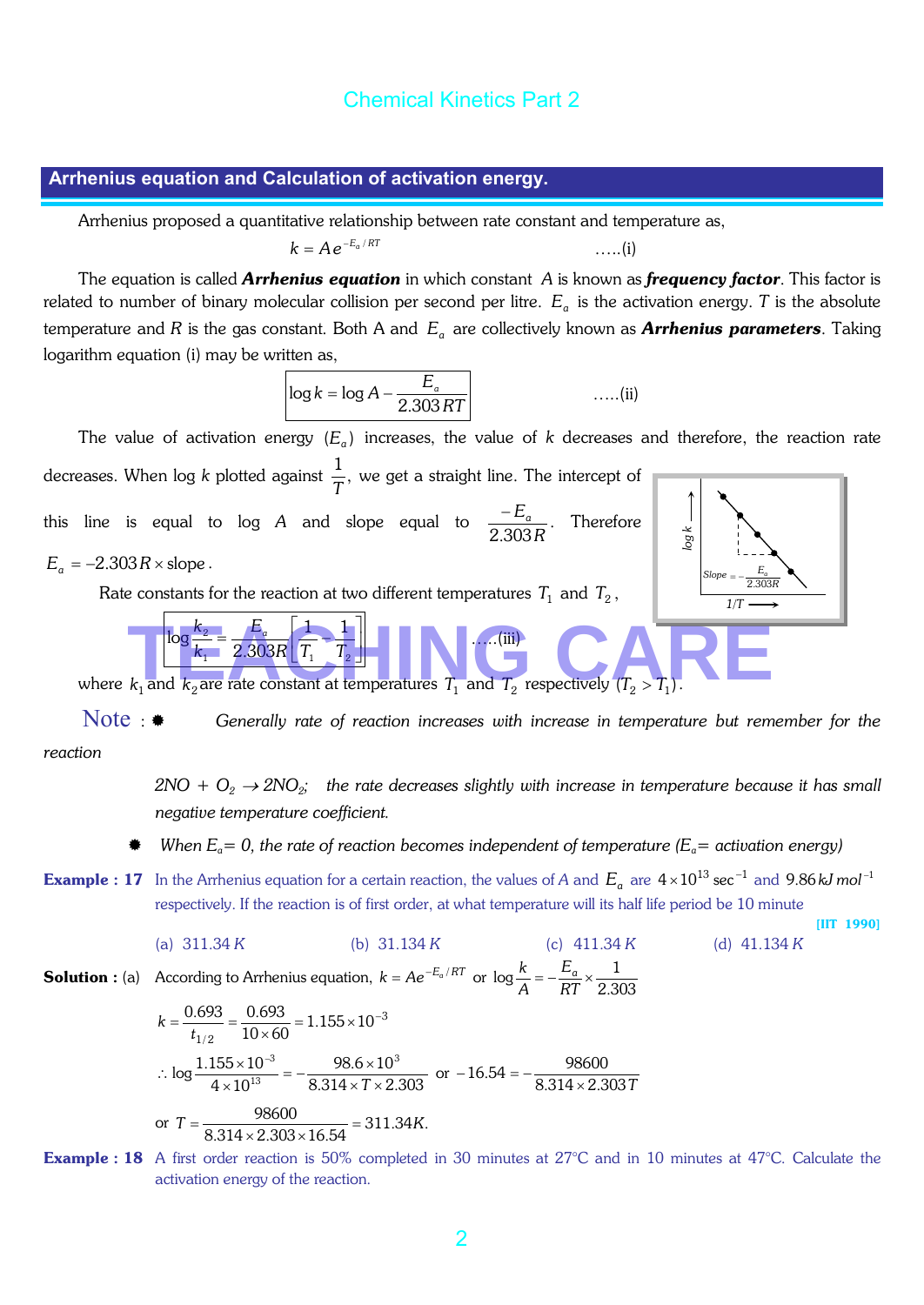(a) 
$$
46.8 \text{ kJ mol}^{-1}
$$
 (b)  $43.8 \text{ kJ mol}^{-1}$  (c)  $50.8 \text{ kJ mol}^{-1}$  (d)  $60.8 \text{ kJ mol}^{-1}$   
\n**Solution :** (b) Let us first calculate  $k_1$  and  $k_2$  at temperatures 27°C and 47°C. We know that  $t_{1/2} = \frac{0.693}{k}$  or  $k = \frac{0.693}{t_{1/2}}$   
\nAt 27°C,  $t_{1/2} = 30 \text{ min}$ ;  $k_1 = \frac{0.693}{10} = 0.0231$   
\nAt 47°C,  $t_{1/2} = 10 \text{ min}$ ;  $k_2 = \frac{0.693}{10} = 0.0693$   
\nNow,  $\log \frac{k_2}{k_1} = \frac{E_a}{2.303 \text{ k}} = \frac{1}{11} - \frac{1}{12}$ ;  $\log \frac{0.0693}{0.0231} = \frac{E_a}{2.303 \times 8.314} = \frac{1}{300} - \frac{1}{320}$   
\n $\log 3 = \frac{E_a}{2.303 \times 8.314 \times 300 \times 320} = 0.4771 = \frac{E_a \times 20}{2.303 \times 8.314 \times 300 \times 320}$   
\nor  $E_a = \frac{0.4771 \times 2.303 \times 8.314 \times 300 \times 320}{20} = 43848 \text{ J/mol}^{-1}$  or  $43.8 \text{ kJ mol}^{-1}$ .  
\n**Example :** 19 The rate of reaction becomes 2 times for every  $10^{\circ}$ C is in temperature. How the rate of reaction will increase when temperature is increased from 30°C to 80°C (a) 16 (b) 32 (c) 64 (d) 128  
\n**Solution:** (b)  $\frac{k_1 + 10}{k_1} = \frac{r_1 + 10}{r_1} = 2$ .  
\n**Example :** 20 The rate of reaction energy and the Arthelning parameters by 2<sup>2</sup> times.  
\n

- The study of reaction pathway or mechanism of a reaction is very important aspect of kinetics of reaction.
- In some reactions, intermediates formed which accumulate during the early period of the reaction, reach to the maximum concentration and then react and give the final products.
- The necessary condition for a mechanism is that it must lead to the correct law.
- (1) **Reaction involving first order consecutive reactions**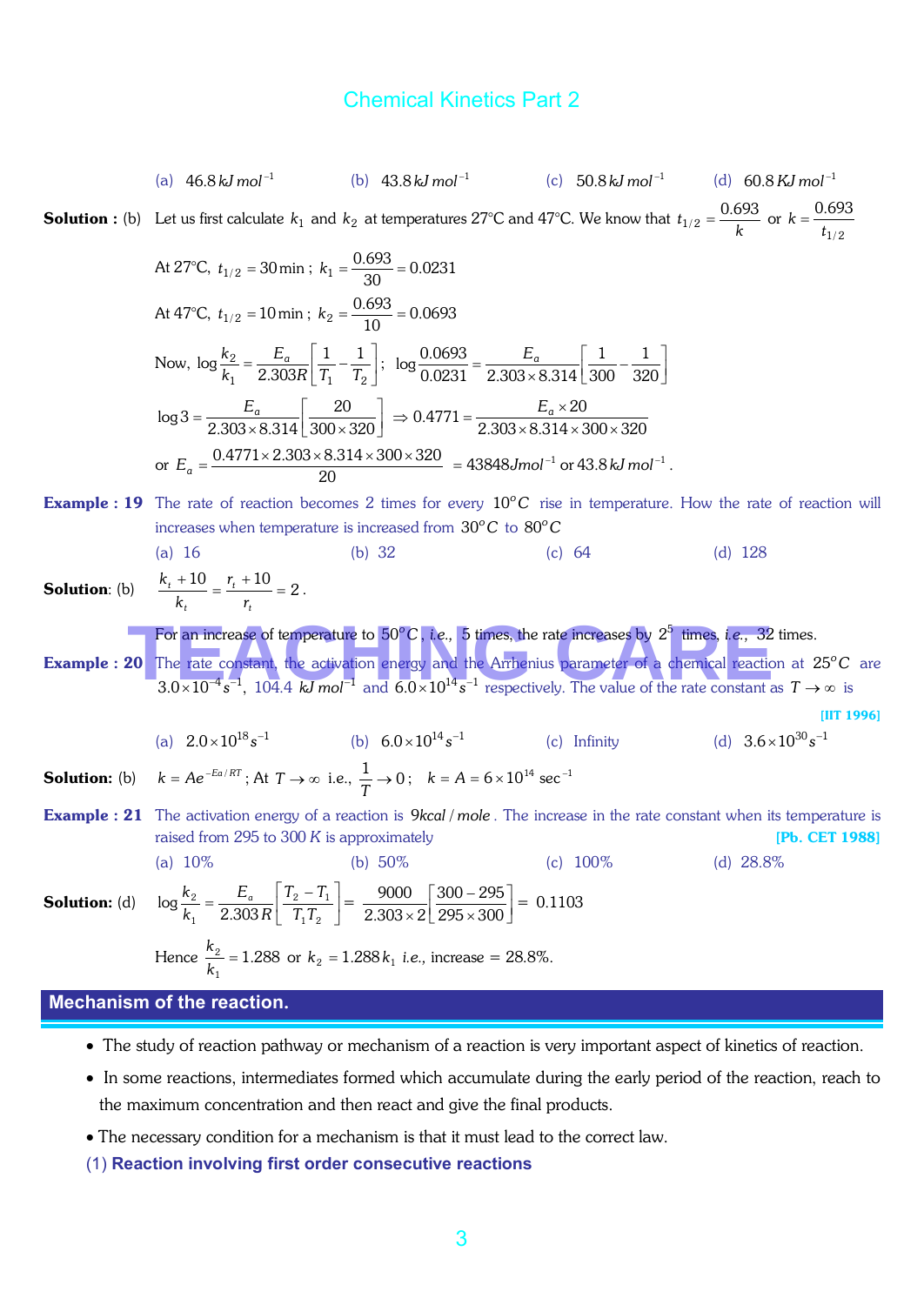(i) In such reactions, the reactions form a stable intermediate compound before they are finally converted into the products.

(ii) For example, reactants (*R*) are first converted to intermediate (*I*) which is then converted to product (*P*) as

 $R \xrightarrow{k_1} I \xrightarrow{k_2} P$ ; Therefore, the reaction takes place in two steps, both of which are first order *i.e.*,

Step I : 
$$
R \xrightarrow{k_1} I
$$

Step II : *PI <sup>k</sup>* → <sup>2</sup>

This means that *I* is produced by step I and consumed by step II. In these reactions, each stage will have its own rate and rate constant the reactant concentration will always decrease and product concentration will always increase as shown in fig.



(2) **Reaction involving slow step :** When a reaction occurs by a sequence of steps and one of the step is slow, then the rate determining step is the slow step. For example in the reaction

 $R \longrightarrow I$ ;  $I \longrightarrow P$ , if  $k_1 \ll k_2$  then I is converted into products as soon as it is formed, we can say that

$$
\frac{-d[R]}{dt} = \frac{d[P]}{dt} = k_1[R]
$$

(3) **Parallel reactions :** In such type of reactions the reactants are more reactive, which may have different orders of the reactions taking place simultaneously. For example, in a system containing *NO*<sub>2</sub> and *SO*<sub>2</sub>, *NO*<sub>2</sub> is

consumed in the following two reactions,  $2NO_2$   $\frac{-k_1}{\longrightarrow}N_2O_4\,;\; NO_2 + SO_2$   $\frac{-k_2}{\longrightarrow}NO + SO_3$ 

The rate of disappearance of  $NO<sub>2</sub>$  will be sum of the rates of the two reactions *i.e.*,



Absorption of radiant energy by reactant molecules brings in photophysical as well as photochemical changes. According to *Einstein's law* of photochemical equivalence, the basic principle of photo processes, each reactant molecule is capable of absorbing only one photon of radiant energy. The absorption of photon by a reactant molecule may lead to any of the photo process.

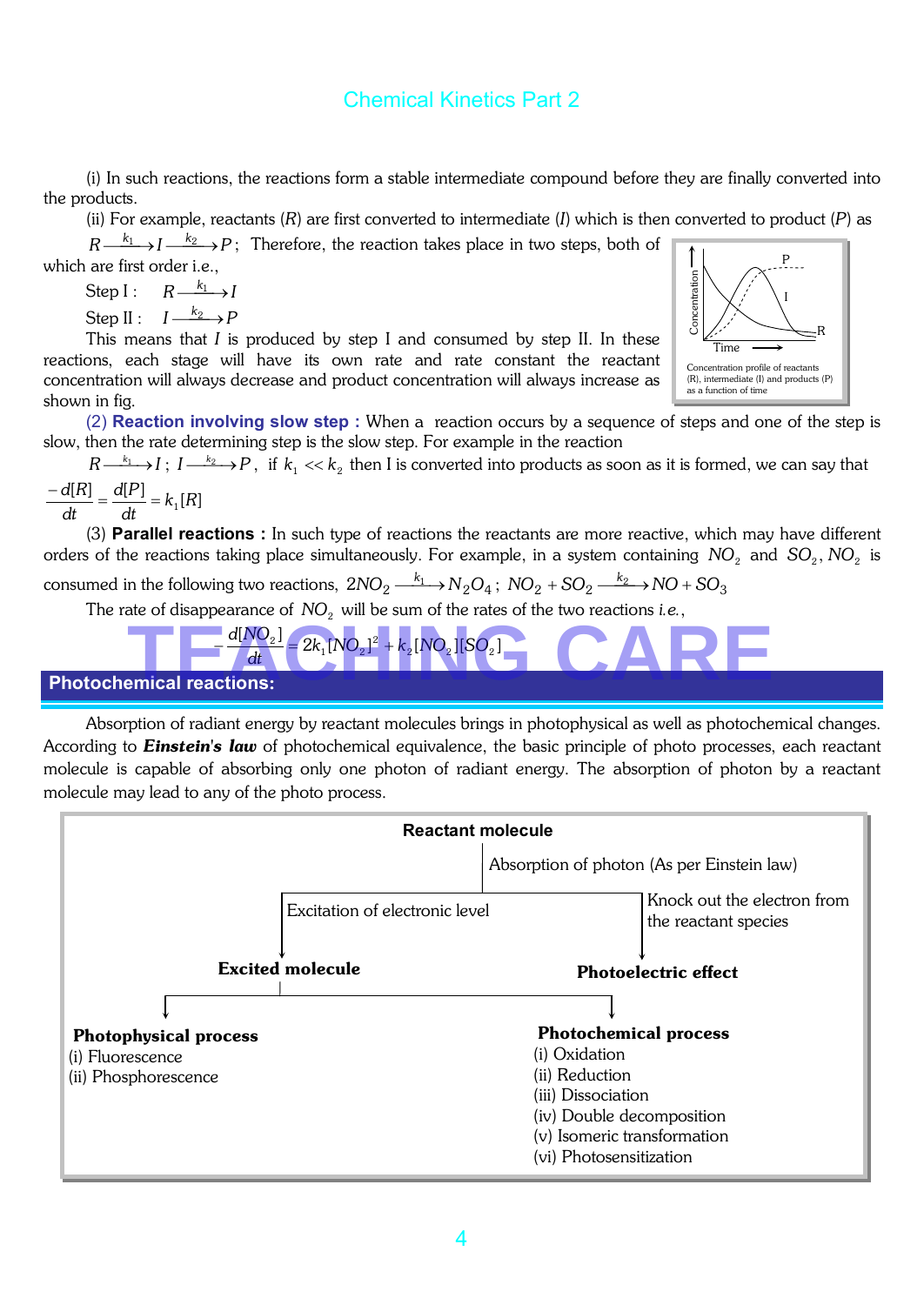*The chemical reactions, which are initiated as a result of absorption of light, are known as photochemical reactions*. In such cases, the absorbed energy is sufficient to activate the reactant molecules to cross the energy barrier existing between the reactants and products or in other words, energy associated with each photon supplies activation energy to reactant molecule required for the change.

#### (1) **Characteristics of photochemical reactions**

(i) Each molecule taking part in a photo process absorbs only one photon of radiant energy thereby increasing

its energy level by *hv or*  $\frac{hc}{\lambda}$ 

(ii) Photochemical reactions do not occur in *dark*.

(iii) Each photochemical reaction requires a definite amount of energy which is characteristic of a particular wavelength of photon. For example, reactions needing more energy are carried out in presence of UV light (lower  $\lambda$ , more E/Photon). A reaction-taking place in UV light may not occur on exposure to yellow light (lower  $\lambda$  and lesser E/Photon)

(iv) The rate of photochemical reactions depend upon the intensity of radiation's absorbed.

(v) The ∆*G* values for light initiated reactions may or may not be *negative*.

(vi) The temperature does not have marked effect on the rate of light initiated reactions.

(2) **Mechanism of some photochemical reactions**

(i) *Photochemical combination of H2 and Cl2* : A mixture of *H*<sup>2</sup> and *Cl* <sup>2</sup> on exposure to light give rise to the formation of *HCl*, showing a chain reaction and thereby producing 10<sup>6</sup> to 10<sup>8</sup> molecules of *HCl* per photon absorbed. **otochemical combination of**  $H_2$  **and**  $Cl_2$ **:** A mixture of  $H_2$  and  $Cl_2$  on exposure to ligh<br>on of HCl, showing a chain reaction and thereby producing  $10^6$  to  $10^8$  molecules of HCl

$$
H_2 + Cl_2 \xrightarrow{\text{smallight}} 2HCl
$$

 The mechanism leading to very high yield of *HCl* as a result of chemical change can be as follows. Chlorine molecules absorb radiant energy to form an excited molecule which decomposes to chlorine free radicals (*Cl*) to give chain initiation step.

| Light absorption step: | $Cl_2 \xrightarrow{hv} Cl_2^*$ (Excited molecule) (i) |               |
|------------------------|-------------------------------------------------------|---------------|
| Chain initiation step: | $Cl_2^* \rightarrow Cl^* + Cl^*$                      | $\ldots$ (ii) |

The chlorine free radical then combines with  $H_2$  molecule to form *HCl* and  $H^{\bullet}$  free radical. The  $H^{\bullet}$  free radical so formed again combines with another *Cl*<sub>2</sub> molecule to give HCl and Cl<sup>•</sup> free radical back resulting into chain propagation step.

| Chain propagation step : | $Cl^* + H_2 \rightarrow HCl + H^*$                       | $\ldots$ (iii) |
|--------------------------|----------------------------------------------------------|----------------|
|                          | $H^*$ +Cl <sub>2</sub> $\rightarrow$ HCl+Cl <sup>+</sup> |                |

The combination of two Cl<sup>\*</sup> free radicals leads to chain terminating step.

*Chain terminating step* :  $Cl^* + Cl^* \rightarrow Cl_2$  ........(iv)

(ii) **Photochemical combination of**  $H_2$  **and**  $Br_2$ : The combination of  $H_2$  and  $Br_2$  to form *HBr* in presence of light is also an example of chain reaction like photochemical combination of  $H_2$  and  $Cl_2$ . Here two  $Br_2$ molecules absorb photon, however, inspite of chain reaction only one molecule of *HBr* is formed for each 100 photon absorbed by 100 molecules of  $Br<sub>2</sub>$ . The mechanism of reaction is given below.

$$
H_2 + Br_2 \xrightarrow{\quad \text{ light} \rightarrow 2HBr}
$$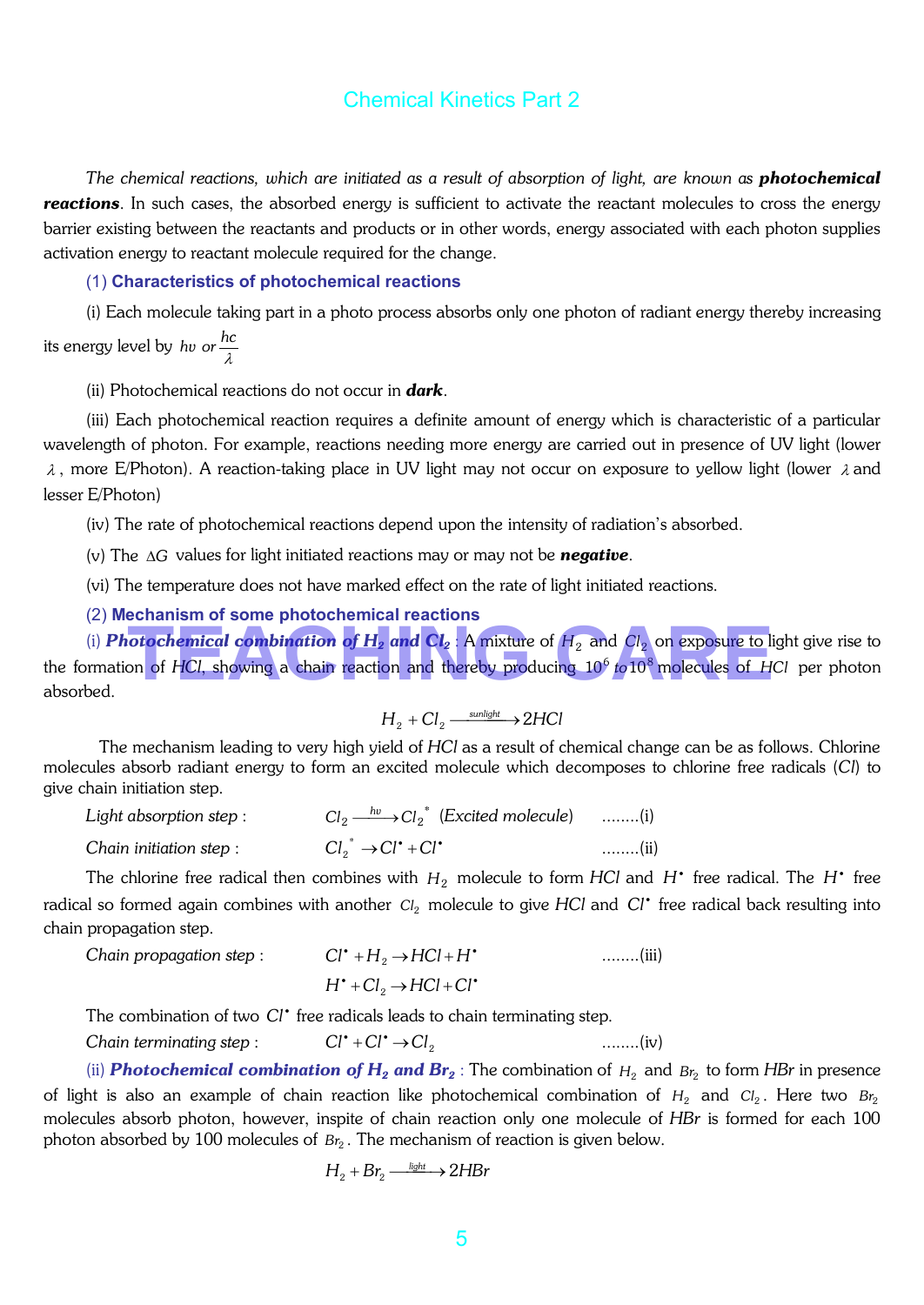#### *Mechanism* :

| Light absorption step:   | $Br_2 + hv \rightarrow Br_2^*$                              |                            |
|--------------------------|-------------------------------------------------------------|----------------------------|
| Chain initiation step:   | $Br_2^* \rightarrow Br^* + Br^*$                            | $\ldots$ (ii)              |
| Chain propagation step : | $Br^*$ + $H_2$ $\rightarrow$ HBr + H <sup>*</sup>           | $\ldots$ (iii)             |
|                          | $H^*$ + Br <sub>2</sub> $\rightarrow$ HBr + Br <sup>•</sup> | $\ldots$ (iv)              |
| Chain termination step:  | $Br^* + Br^* \rightarrow Br_2$                              | $\ldots \ldots \ldots$ (V) |

The lower values of *HBr* formation per photon of light absorbed has been attributed to the fact that step (III) is highly endothermic and thus before step (III) can take place most of the bromine free radicals recombine as per step (V) to give *Br*<sup>2</sup> molecule and thus providing less feasibility for step (IV) *i.e.* steps regenerating free radicals. Also the decomposition of *HBr* increases with increase in temperature.

(3) **Quantum yield** (or quantum efficiency) : The quantum efficiency or yield  $(\phi)$  of a photochemical reaction may be expressed as,  $\phi = \frac{\text{No. of molecules reacted or product formed}}{\text{No. of photon absorbed}}$ 

(4) **Application of photochemistry :** Photochemistry has significant role in our daily life. Some of the photochemical reactions commonly known as cited below, Team and destruction of ozone layer (iv) Photography<br>
Team and destruction of ozone layer (iv) Photoetching in electronic industry

- (i) Photosynthesis in plants (iii) Photography
- (iii) The formation and destruction of ozone layer (iv) Photoetching in electronic industry
- (v) Many polymerization reactions. (vi) Modern printing technology

(vii) Free radical combinations to obtain many compounds.

(5) **Damaging effect of photochemistry :** As already discussed, the destruction of ozone layer by chlorofluorocarbon is due to photochemical decomposition of these compounds. The fading away of colours in coloured fabrics is due to the photochemical decomposition of colouring material (i.e. dyes) used in printing technology.

- Note : *Generally ultraviolet or visible radiation's are used for carrying out such type of reactions because their photons possess energies approximately of the order of 420 kJ per mol which is comparable to mole of the bond energy. Thus UV radiation energy is capable of breaking the bonds. On the other hand IR radiation's are generally not used because their photons possess energy of the order of 60 kJ per mole which is quite less for breaking the bonds.*
	- *Destruction of ozone layer : The formation and dissociation of ozone keeps a balance of ozone and oxygen in the ozone layer. However the diffusion of chloro-fluorocarbon such as CFCl<sub>3</sub> and CF<sub>2</sub>Cl<sub>2</sub>*

 $\dot{C}$  into the ozone layer are destroying the ozone.  $Cl_2 + h \vee \rightarrow CF_2 \dot{C}l + \dot{C}l$ ;  $\dot{C}l + O_3 \rightarrow \dot{C}lO + O_2$ ;  $\dot{\tilde{C}}$ l $O$  +  $O_3$   $\rightarrow$   $\dot{C}$ l+ 2 $O_2$ . Chloro-fluorocarbons are used as aerosol repellents and as refrigerants.

 *Hence, ozone layer which acts as an umbrella for earth is being continuously destroying by the* 

*harmful UV radiation's coming from the sun.*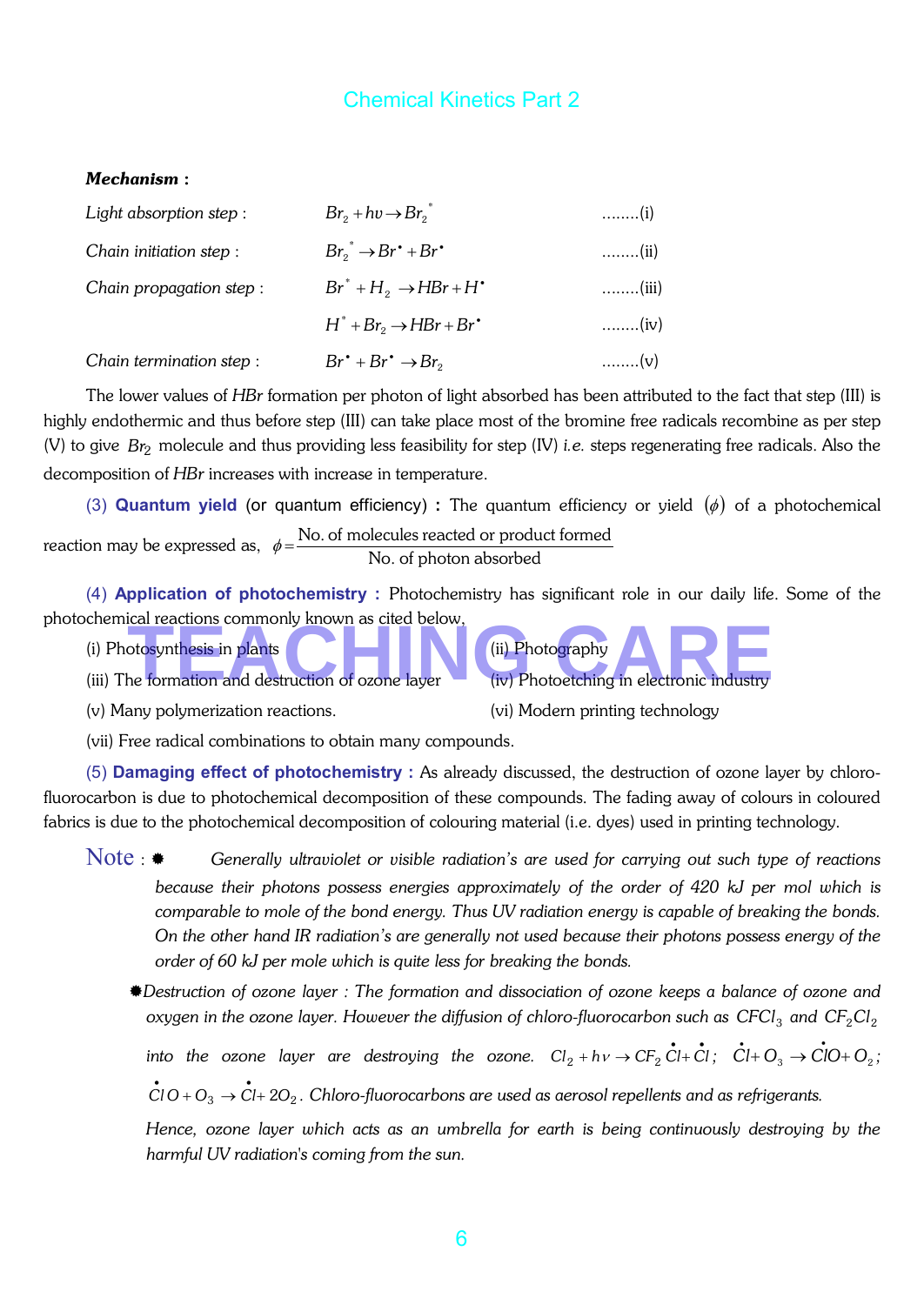### **Study of fast reactions**.

Rates of chemical reactions differ form very slow to very fast. The rates of moderate speed reactions lying in between these two extreme reactions. However, rates of some instantaneous reactions are so fast that they occur within  $10^{-12}$  second or in even less time. For example,

- *Neutralization* reactions have half life of  $10^{-10}$  sec ;  $H_{(aq)}^+$  +  $OH_{(aq)}^ \rightarrow$   $H_2O_{(l)}$
- *Photosynthesis* has half life of  $10^{-12}$  sec;  $6CO_2 + 6H_2O$  <u>*chlorophyl*  $\rightarrow$   $C_6H_{12}O_6 + 6O_2$ </u>
- **Some precipitation** reactions have very short half life;  $AgNO_3 + KCl \rightarrow AgCl \downarrow + KNO_3$
- **Isomerisation** of retinal in vision has half life of 10<sup>-12</sup> sec

Rates of such reactions cannot be studied by ordinary methods because change in concentration cannot be measured during this short interval of time. However, modern techniques such as flow methods, relaxation methods, flash photolysis, laser technique and spectrophotometric methods are used to study such fast reactions.

(1) **Photosynthesis in plants :** Plants obtain their food for growth by the combination of  $CO_2$  and  $H_2O$  in presence of chlorophyll and light (a fast reaction) which leads to the preparation of carbohydrate and this phenomenon is known as *photosynthesis*. The studies on photosynthesis involve flash photolysis technique. The following mechanism has been proposed for photosynthesis. First step of the reaction mechanism involves the excitation of chlorophyll molecule by absorbing photon of red light. The excited chlorophyll molecule transfers its energy in the form of an electron to nearby reactant molecule A within 10<sup>−12</sup> second. The reactant molecule which accepts this energy is known as **electron acceptor**.<br>Chlorophyll —  $\frac{hv}{m}$  Chlorophyll<sup>\*</sup> : Chlorophyll<sup></sup> accepts this energy is known as *electron acceptor*.

Chlorophyll  $\xrightarrow{\text{hv}}$  Chlorophyll  $\hat{ }$ (Excited molecule)  $\xrightarrow{hv}$  > Chlorophyll<sup>\*</sup>; Chlorophyll<sup>\*</sup> + A  $\xrightarrow{h}$  Chlorophyll + A<sup>-</sup> + Energy  $(A \text{ is } CO_2 \text{ or } H_2O)$ 

The electron acceptor (A) transfer this electron to another electron acceptor molecule (B).  $A^-+B\to A+B^-+E$ 

The process leads to release of energy which is used for the series of reaction to yield the synthesis of energy rich molecule  $nof carbohydrates from  $\rm CO_2$  and water.  $6CO_2 + 6H_2O$  . Energy  $\rm \to C_6H_{12}O_6 + 6O_2$$ 

(2) **Isomerisation of retinal in vision :** The mechanism involves two steps

(i) The retinal molecule (a light sensitive molecule present in the retina of eye) gets excited on exposure to light and undergoes geometrical isomerization and the energy absorbed is stored as chemical energy. The process takes place within  $10^{-12}$  sec.

(ii) As soon as the first step gets completed, the retinal is converted back into its original form within  $10^{-12}$  sec and the energy released is used to send signals to the brain which ultimately causes the sensation of vision.

| Photochemical reactions                                                                                                | Thermochemical reactions                                                                                                    |
|------------------------------------------------------------------------------------------------------------------------|-----------------------------------------------------------------------------------------------------------------------------|
| These reactions are initiated by light radiation.                                                                      | These reactions are initiated by heat energy.                                                                               |
| They cannot occur in dark.                                                                                             | They do occur in dark.                                                                                                      |
| Temperature does not have any significant effect on the rates of<br>such reactions and temperature coefficient is low. | The temperature does have a marked effect on the rates of these<br>reactions and temperature coefficient is generally high. |
| The value of $\Delta G$ may be +ve or - ve.                                                                            | $\Delta G$ is – ve for such reactions.                                                                                      |

#### Differences between Photochemical and Thermochemical reactions